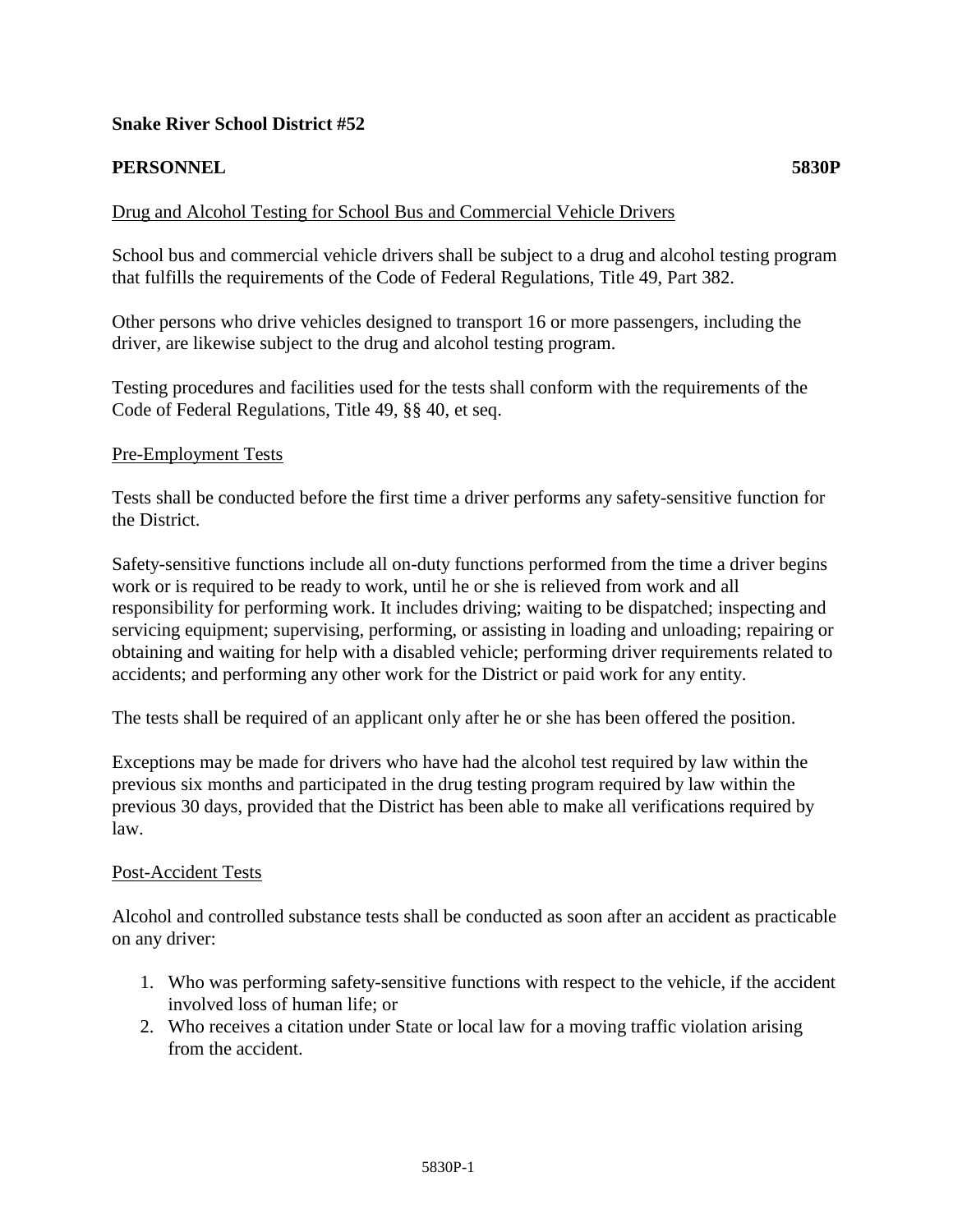Drivers shall make themselves readily available for testing, absent the need for immediate medical attention.

No such driver shall use alcohol for eight hours after the accident, or until after he or she undergoes a post-accident alcohol test, whichever occurs first.

If an alcohol test is not administered within two hours or if a drug test is not administered within 32 hours, the District shall prepare and maintain records explaining why the test was not conducted. Tests will not be given if not administered within eight hours after the accident for alcohol or within 32 hours for drugs.

Tests conducted by authorized federal, State, or local officials will fulfill post-accident testing requirements provided they conform to applicable legal requirements and are obtained by the District. Breath tests will validate only the alcohol test and cannot be used to fulfill controlled substance testing obligations.

## Random Tests

Tests shall be conducted on a random basis at unannounced times throughout the year. Tests for alcohol shall be conducted just before, during, or just after the performance of safety-sensitive functions. The number of random alcohol tests annually must equal 25% of the average number of driver positions. The number of random drug tests annually must equal 50% of the average number of driver positions. Drivers shall be selected by a scientifically valid random process, and each driver shall have an equal chance of being tested each time selections are made.

## Reasonable Suspicion Tests

Tests shall be conducted when a supervisor or District official trained in accordance with law has reasonable suspicion that the driver has violated the District's alcohol or drug prohibitions. This reasonable suspicion must be based on specific, contemporaneous, articulable observations concerning the driver's appearance, behavior, speech, or body odors. The observations may include indications of the chronic and withdrawal effects of controlled substances.

Alcohol tests are authorized for reasonable suspicion only if the required observations are made during, just before, or just after the period of the work day when the driver must comply with alcohol prohibitions. An alcohol test may not be conducted by the person who determines that reasonable suspicion exists to conduct such a test. If an alcohol test is not administered within two hours of a determination of reasonable suspicion, the District shall prepare and maintain a record explaining why this was not done. Attempts to conduct alcohol tests shall terminate after eight hours.

A supervisor or District official who makes observations leading to a controlled substance reasonable suspicion test shall make a written record of his or her observations within 24 hours of the observed behavior or before the results of the drug test are released, whichever is earlier.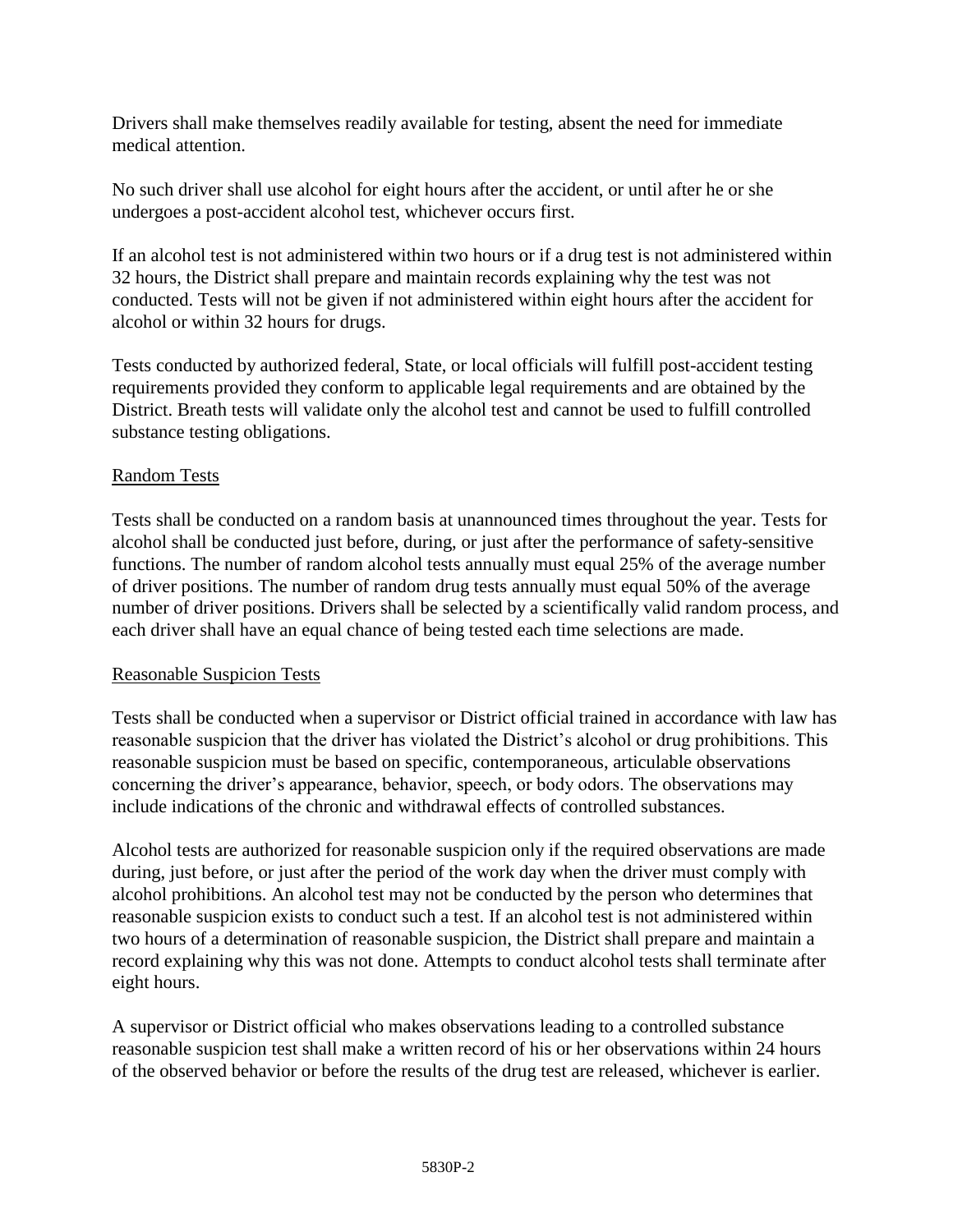### Enforcement

Any driver who refuses to submit to a post-accident, random, reasonable suspicion, or follow-up test shall not perform or continue to perform safety-sensitive functions. Drivers who test positive for alcohol or drugs shall be subject to disciplinary action up to and including dismissal.

A driver who violates District prohibitions related to drugs and alcohol shall receive from the District the names, addresses, and telephone numbers of substance abuse professionals and counseling and treatment programs available to evaluate and resolve drug and alcohol-related problems. The employee shall be evaluated by a substance abuse professional who shall determine what help, if any, the driver needs in resolving such a problem. Any substance abuse professional who determines that a driver needs assistance shall not refer the driver to a private practice, person, or organization in which he or she has a financial interest, except under circumstances allowed by law.

An employee identified as needing help in resolving a drug or alcohol problem shall be evaluated by a substance abuse professional to determine that he or she has properly followed the prescribed rehabilitation program and shall be subject to unannounced follow-up tests after returning to duty.

#### Return-to-Duty Tests

A drug or alcohol test shall be conducted when a driver who has violated the District's drug or alcohol prohibition returns to performing safety-sensitive duties.

Employees whose conduct involved drugs cannot return to duty in a safety-sensitive function until the return-to-duty drug test produces a verified negative result.

Employees whose conduct involved alcohol cannot return to duty in a safety-sensitive function until the return-to-duty alcohol test produces a verified result that meets federal and District standards.

#### Follow-Up Tests

A driver who violates the District's drug or alcohol prohibition and is subsequently identified by a substance abuse professional as needing assistance in resolving a drug or alcohol problem shall be subject to unannounced follow-up testing as directed by the substance abuse professional in accordance with law. Follow-up alcohol testing shall be conducted just before, during, or just after the time when the driver is performing safety-sensitive functions.

#### Records

Employee drug and alcohol test results and records shall be maintained under strict confidentiality and released only in accordance with law. Upon written request, a driver shall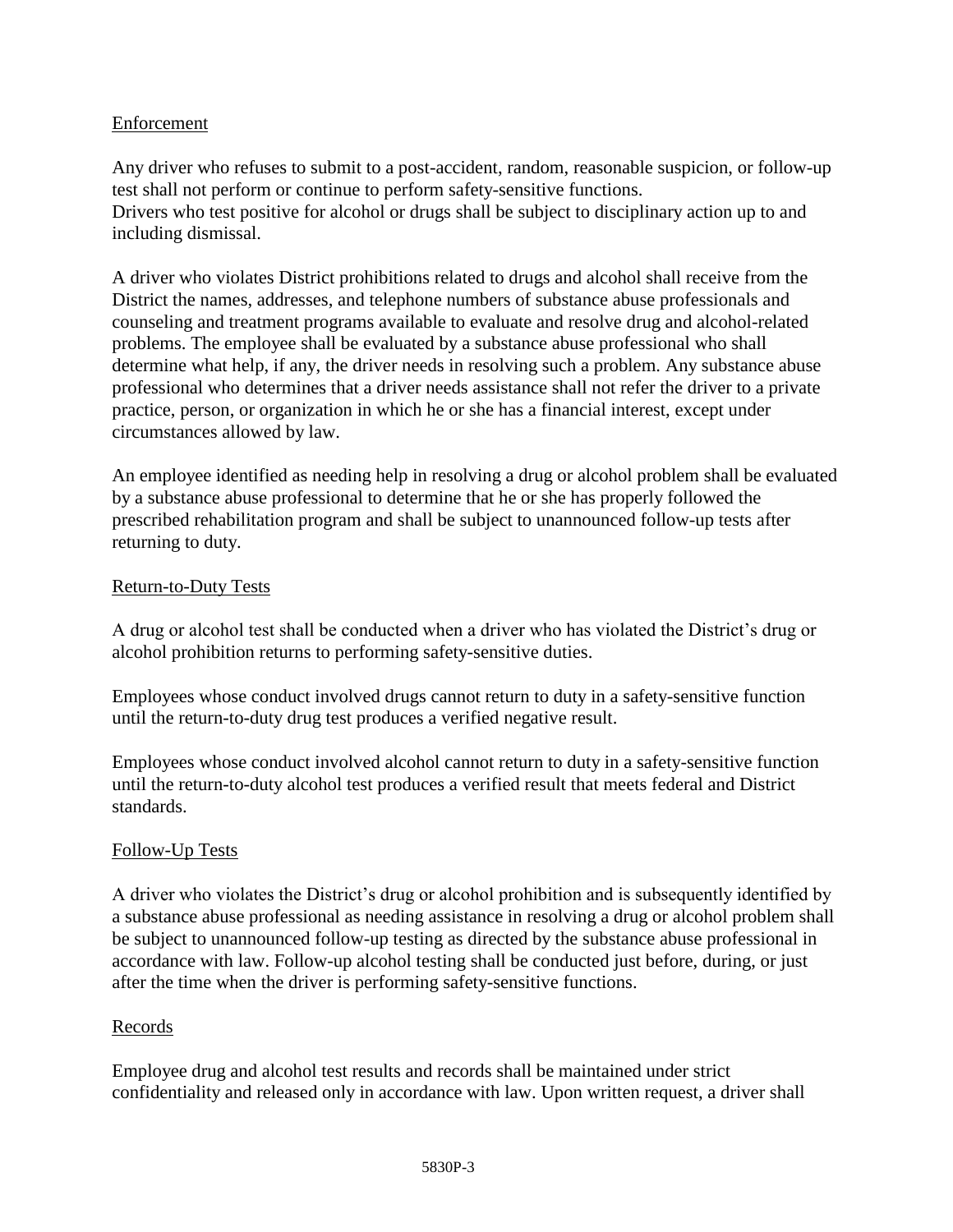receive copies of any records pertaining to his or her use of drugs or alcohol, including any records pertaining to his or her drug or alcohol tests. Records shall be made available to a subsequent employer or other identified persons only as expressly requested in writing by the driver.

## Notifications

Each driver shall receive educational materials that explain the requirements of the Code of Federal Regulations, Title 49, Part 382, together with a copy of the District's policy and regulations for meeting these requirements. Representatives of employee organizations shall be notified of the availability of this information. The information shall identify:

- 1. The person designated by the District to answer driver questions about the materials;
- 2. The categories of drivers who are subject to the Code of Federal Regulations, Title 49, Part 382;
- 3. Sufficient information about the safety-sensitive functions performed by drivers to make clear what period of the work day the driver is required to comply with Part 382;
- 4. Specific information concerning driver conduct that is prohibited by Part 382;
- 5. The circumstances under which a driver will be tested for drugs and/or alcohol under Part 382;
- 6. The procedures that will be used to test for the presence of drugs and alcohol, protect the driver and the integrity of the testing processes, safeguard the validity of test results, and ensure that test results are attributed to the correct driver;
- 7. The requirement that a driver submit to drug and alcohol tests administered in accordance with Part 382;
- 8. An explanation of what constitutes a refusal to submit to a drug or alcohol test and the attendant consequences;
- 9. The consequences for drivers found to have violated the drug and alcohol prohibitions of Part 382, including the requirement that the driver be removed immediately from safetysensitive functions and the procedures for referral, evaluation, and treatment;
- 10. The consequences for drivers found to have an alcohol concentration of 0.02 or greater but less than 0.04; and
- 11. Information concerning the effects of drugs and alcohol on an individual's health, work, and personal life; signs and symptoms of a drug or alcohol problem (the driver's or a coworker's); and available methods of intervening when a drug or alcohol problem is